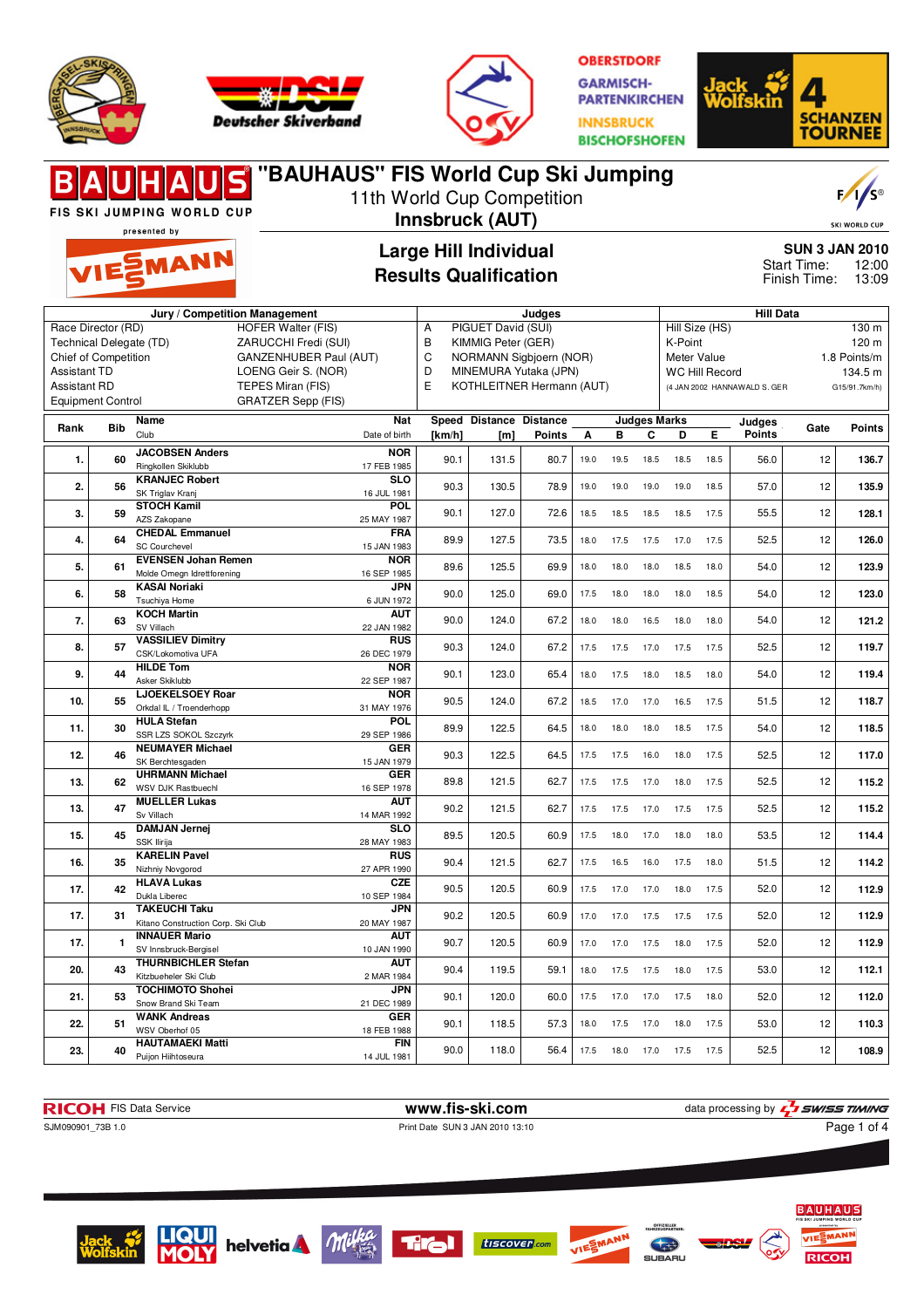





**"BAUHAUS" FIS World Cup Ski Jumping**

**OBERSTDORF GARMISCH-PARTENKIRCHEN INNSBRUCK BISCHOFSHOFEN** 



### $F/1/s^2$ 11th World Cup Competition **FIS SKI JUMPING WORLD CUP Innsbruck (AUT)** SKI WORLD CUR presented by **Large Hill Individual SUN 3 JAN 2010** EMANN Start Time: 12:00 **Results Qualification** Finish Time: 13:09 **Nat Judges Marks Rank Bib Name Judges Speed Distance Distance Points Gate Points** Club Date of birth **[km/h] [m] Points A B C D E 24. 54 JANDA Jakub CZE** 89.7 | 117.5 | 55.5 | 17.5 17.5 18.0 17.5 17.5 | 52.5 | 12 | **108.0** Dukla Frenstat P.R. 27 APR 1978 **24. 29 ROSLIAKOV Ilja RUS** 90.9 117.5 55.5 17.5 17.0 17.5 18.0 17.5 52.5 12 **108.0** Moskva WVSM 18 FEB 1983 **26. 65 ITO Daiki JPN** 89.5 119.5 59.1 16.0 16.0 16.0 15.5 16.0 48.0 12 **107.1** Snow Brand Ski Team 27 DEC 1985 **27. 24 MECHLER Maximilian GER** WSV Isny 89.8 117.5 55.5 16.5 17.0 17.0 17.5 17.5 51.5 12 **107.0** 3 JAN 1984 **28. 50 KUETTEL Andreas SUI** 90.4 117.0 54.6 17.0 17.0 16.5 17.0 18.0 51.0 12 **105.6** Einsiedeln 25 APR 1979 **28. 41 MEZNAR Mitja SLO** 90.4 117.0 54.6 17.0 17.0 17.0 17.5 17.0 51.0 12 **105.6** NSK Trzic Trifix 30 JUN 1988 **30. 19 KORNILOV Denis RUS** 17 AUG 1986 90.3 117.5 55.5 16.0 17.0 17.0 17.5 16.0 50.0 <sup>12</sup> **105.5** Sdushor N. Novgorod Dinamo **31. 4 HAYBOECK Michael AUT** 90.0 116.0 52.8 17.0 17.0 17.0 17.0 17.0 51.0 12 **103.8** UVB Hinzenbach 5 MAR 1991 **32. 52 SCHMITT Martin GER** 90.4 115.5 51.9 16.5 17.0 17.0 17.5 17.5 51.5 12 **103.4** SC Furtwangen 29 JAN 1978 **FIN 33. 39 KEITURI Kalle** Lahden Hiihtoseura 89.8 115.0 51.0 17.0 17.0 16.5 17.0 17.0 51.0 12 **102.0** 25 APR 1984 **SLO 34. 38 PREVC Peter** SK Triglav Kranj 90.7 114.5 50.1 16.5 17.0 17.0 17.0 17.0 51.0 12 **101.1** 20 SEP 1992 **35. 49 COLLOREDO Sebastian ITA** 90.0 114.0 49.2 17.0 17.0 17.0 17.5 17.5 51.5 12 **100.7** G.S. Fiamme Gialle 9 SEP 1987 **35.** 36 **FETTNER** Manuel **AUT** 89.8 114.0 49.2 17.0 17.0 17.0 17.5 17.5 51.5 12 **100.7** SV Innsbruck-Bergise 17 JUN 1985 **37. 10 FREITAG Richard GER** 90.2 114.0 49.2 16.5 16.5 17.0 17.0 17.0 50.5 12 **99.7** SG Nickelhuette Aue 14 AUG 1991 **38. 20 ALEXANDER Nicholas USA** 24 AUG 1988 89.5 114.0 49.2 16.5 16.0 16.5 16.5 16.5 49.5 <sup>12</sup> **98.7** Lebanon Outing Club **39. 21 KARPENKO Nikolay KAZ** 10 AUG 1981 90.0 113.5 48.3 16.5 15.5 17.0 17.5 16.5 50.0 <sup>12</sup> **98.3** Zska-Almaty **39. 12 LARINTO Ville FIN** 89.8 113.5 48.3 16.5 16.5 16.5 17.0 17.0 50.0 12 **98.3** Lahden Hiihtoseura 11 APR 1990 **Not Qualified 41. 34 MORASSI Andrea ITA** 90.1 114.5 50.1 16.0 16.0 16.0 16.0 16.5 48.0 12 **98.1** C.S. Forestale 30 AUG 1988 **42. 37 CIKL Martin CZE** 89.7 113.0 47.4 16.5 16.5 16.5 17.0 17.0 50.0 12 **97.4** 17 AUG 1987 Dukla Liberec **43. 27 KOVALJEFF Kai FIN** 89.9 113.5 48.3 16.5 15.5 16.0 16.5 16.5 49.0 12 **97.3** Lieksan Hiihtoseura 8 AUG 1985 **44. 26 KIM Hyun-Ki KOR** 89.7 112.0 45.6 16.0 15.5 15.5 15.5 16.0 47.0 12 **92.6** 9 FEB 1983 High 1 **45. 2 UNTERBERGER David AUT** 23 SEP 1988 89.9 110.5 42.9 16.0 16.5 16.5 16.5 16.5 **49.5** 12 **92.4** SV Bad Goiser **46. 16 BALKAASEN Fredrik SWE** 90.1 110.5 42.9 16.5 16.5 16.0 16.0 16.5 49.0 12 **91.9** Holmens IF 13 MAY 1989 **47. 5 STROLZ Andreas AUT**<br>1 AUG 1988 1 AUG 1988 89.5 110.0 42.0 16.0 15.5 16.0 16.0 16.0 48.0 <sup>12</sup> **90.0** SC Arlberg **48. 28 YUMOTO Fumihisa JPN** 89.8 108.0 38.4 16.5 16.5 17.0 16.0 16.5 49.5 12 **87.9** Tokyo Biso Group Ski Team 23 APR 1984 **49. 3 EGGENHOFER Markus AUT** 90.0 108.0 38.4 16.0 16.0 16.5 16.5 17.0 49.0 12 **87.4** SC Bischofshofen 11 DEC 1987

**RICOH** FIS Data Service **www.fis-ski.com www.fis-ski.com** data processing by  $\frac{7}{2}$  SWISS TIMING

SJM090901\_73B 1.0 **Print Date SUN 3 JAN 2010 13:10** 

Page 2 of 4













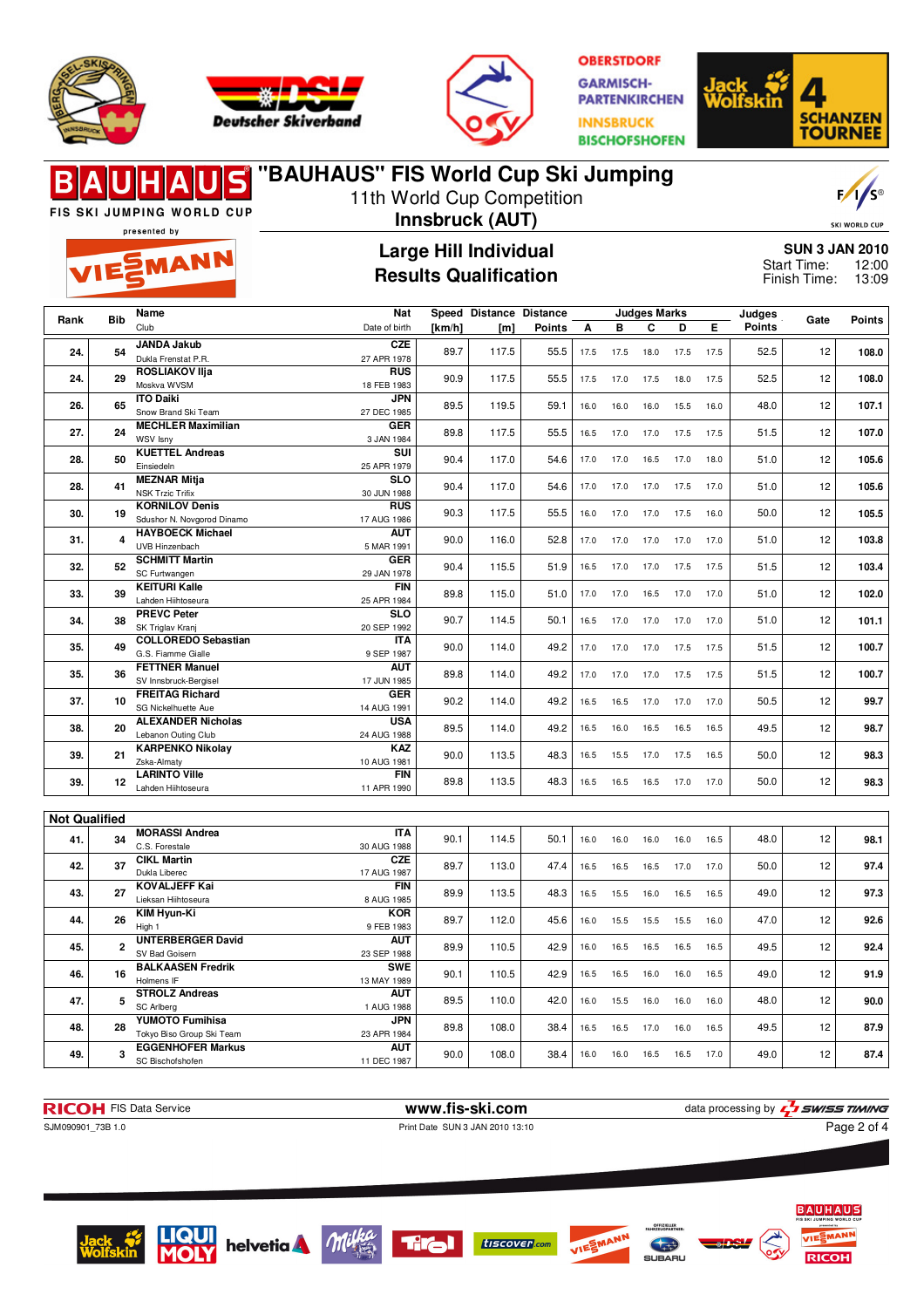





**OBERSTDORF GARMISCH-***PARTENKIRCHEN* **INNSBRUCK BISCHOFSHOFEN** 



### **"BAUHAUS" FIS World Cup Ski Jumping** 11th World Cup Competition

FIS SKI JUMPING WORLD CUP presented by

**EMANN** 

## **Innsbruck (AUT)**

**Large Hill Individual**



**SKI WORLD CUR SUN 3 JAN 2010** 0

**Results Qualification Nat Speed Distance Distance**

| <b>SUN 3 JAN 2010</b> |       |
|-----------------------|-------|
| Start Time:           | 12:00 |
| Finish Time:          | 13:09 |
|                       |       |

| Rank | <b>Bib</b> | Name                            | Nat           | Speed Distance Distance |       | <b>Judges Marks</b> |      |      |      |      | Judges | Gate          | <b>Points</b> |      |  |
|------|------------|---------------------------------|---------------|-------------------------|-------|---------------------|------|------|------|------|--------|---------------|---------------|------|--|
|      |            | Club                            | Date of birth | [km/h]                  | [m]   | <b>Points</b>       | A    | в    | C    | D    | Е      | <b>Points</b> |               |      |  |
|      | 22         | <b>CHOI Heung-Chul</b>          | <b>KOR</b>    |                         |       | 37.5                | 16.0 |      | 16.5 |      |        |               |               |      |  |
| 50.  |            | High 1                          | 3 DEC 1981    | 89.0                    | 107.5 |                     |      | 15.5 |      | 17.0 | 16.5   | 49.0          | 12            | 86.5 |  |
| 51.  | 13         | <b>FRANCAIS Remi</b>            | SUI           | 90.6                    | 108.0 | 38.4                | 15.5 | 16.5 | 15.5 | 15.5 | 16.0   | 47.0          | 12            | 85.4 |  |
|      |            | Les Diablerets                  | 24 MAR 1989   |                         |       |                     |      |      |      |      |        |               |               |      |  |
| 52.  | 23         | <b>BOSHCHUK Volodymyr</b>       | <b>UKR</b>    | 89.4                    | 107.0 | 36.6                | 16.0 | 16.0 | 16.5 | 16.5 | 16.0   | 48.5          | 12            | 85.1 |  |
|      |            | Verkhovina Ski School           | 3 AUG 1982    |                         |       |                     |      |      |      |      |        |               |               |      |  |
| 53.  |            | <b>SHUMBARETS Vitaliv</b>       | <b>UKR</b>    | 90.0                    | 106.5 | 35.7                | 16.0 | 15.5 | 16.5 | 16.5 | 16.5   | 49.0          | 12            | 84.7 |  |
|      |            | <b>SKA Tysovets</b>             | 14 JUL 1983   |                         |       |                     |      |      |      |      |        |               |               |      |  |
| 54.  | 11         | <b>LAZZARONI David</b>          | <b>FRA</b>    | 89.8                    | 106.5 |                     | 16.0 | 15.5 | 15.0 | 16.0 | 15.0   | 46.5          | 12            | 82.2 |  |
|      |            | US. Autrans                     | 4 FEB 1985    |                         |       | 35.7                |      |      |      |      |        |               |               |      |  |
| 55.  | 25         | <b>GANGNES Kenneth</b>          | <b>NOR</b>    | 89.8                    | 105.5 | 33.9                | 16.0 | 16.0 | 16.0 | 16.0 | 16.0   | 48.0          | 12            | 81.9 |  |
|      |            | Kolbu Kameratene                | 15 MAY 1989   |                         |       |                     |      |      |      |      |        |               |               |      |  |
| 56.  | 6          | <b>EGLOFF Pascal</b>            | <b>SUI</b>    | 90.7                    | 105.0 | 33.0                | 15.5 | 16.0 | 16.0 | 16.0 | 16.0   | 48.0          | 12            | 81.0 |  |
|      |            | Grabserberg                     | 8 AUG 1992    |                         |       |                     |      |      |      |      |        |               |               |      |  |
| 57.  | 33         | <b>KOUDELKA Roman</b>           | <b>CZE</b>    | 90.3                    | 102.5 | 28.5                | 15.5 | 15.5 | 16.0 | 16.0 | 16.0   | 47.5          | 12            | 76.0 |  |
|      |            | LSK Lomnice nad Popelkov        | 9 JUL 1989    |                         |       |                     |      |      |      |      |        |               |               |      |  |
| 58.  | g          | <b>LAMB Chris</b>               | <b>USA</b>    | 89.2                    | 103.0 | 29.4                | 16.0 | 14.5 | 16.0 | 15.0 | 15.5   | 46.5          | 12            | 75.9 |  |
|      |            | NEW York SKI ED Foundation      | 21 JUN 1989   |                         |       |                     |      |      |      |      |        |               |               |      |  |
| 59.  | 8          | <b>ZHAPAROV Radik</b>           | <b>KAZ</b>    | 90.1                    | 100.5 | 24.9                | 15.0 | 15.0 | 15.5 | 14.0 | 16.0   | 45.5          | 12            | 70.4 |  |
|      |            | ShVSM Almaty                    | 29 FEB 1984   |                         |       |                     |      |      |      |      |        |               |               |      |  |
| 60.  | 48         | <b>MIETUS Krzysztof</b>         | <b>POL</b>    | 89.4                    | 99.0  | 22.2                | 15.5 | 15.5 | 15.5 | 16.5 | 16.0   | 47.0          | 12            | 69.2 |  |
|      |            | AZS Zakopane                    | 8 MAR 1991    |                         |       |                     |      |      |      |      |        |               |               |      |  |
| 61.  | 32         | <b>DESCOMBES SEVOIE Vincent</b> | <b>FRA</b>    | 89.4                    | 99.0  | 22.2                | 16.0 | 15.0 | 14.0 | 16.0 | 14.5   | 45.5          | 12            | 67.7 |  |
|      |            | Douanes les Houches             | 9 JAN 1984    |                         |       |                     |      |      |      |      |        |               |               |      |  |
| 62.  | 18         | <b>NORDIN Carl</b>              | <b>SWE</b>    | 88.8                    | 97.0  | 18.6                | 15.5 | 15.0 | 15.0 | 16.0 | 15.5   | 46.0          | 12            | 64.6 |  |
|      |            | IF Friska Viljor                | 23 DEC 1989   |                         |       |                     |      |      |      |      |        |               |               |      |  |

| Prequalified |    |                                           |             |      |       |      |      |    |  |
|--------------|----|-------------------------------------------|-------------|------|-------|------|------|----|--|
|              | 66 | <b>OLLI Harri</b>                         | <b>FIN</b>  | 88.5 | 120.5 | 60.9 |      | 10 |  |
|              |    | Ounasvaaran Hiihtoseura                   | 15 JAN 1985 |      |       |      |      |    |  |
|              | 67 | <b>MALYSZ Adam</b>                        | <b>POL</b>  | 88.8 | 122.0 | 63.6 |      | 10 |  |
|              |    | KS Wisla, Ustronianka                     | 3 DEC 1977  |      |       |      |      |    |  |
|              | 68 | <b>AHONEN Janne</b>                       | <b>FIN</b>  | 89.4 | 126.5 | 71.7 |      | 10 |  |
|              |    | Lahden Hiihtoseura                        | 11 MAY 1977 |      |       |      |      |    |  |
|              | 69 | <b>BODMER Pascal</b>                      | <b>GER</b>  | 89.0 | 119.5 | 59.1 |      | 10 |  |
|              |    | SV Messstetten                            | 4 JAN 1991  |      |       |      |      |    |  |
|              | 70 | <b>ROMOEREN Bjoern Einar</b>              | <b>NOR</b>  | 89.1 | 127.0 | 72.6 |      | 10 |  |
|              |    | Hosle IL                                  | 1 APR 1981  |      |       |      |      |    |  |
|              | 71 | <b>LOITZL Wolfgang</b>                    | <b>AUT</b>  | 89.6 | 120.0 | 60.0 |      | 10 |  |
|              |    | <b>WSC Bad Mitterndorf</b><br>13 JAN 1980 |             |      |       |      |      |    |  |
|              | 72 | <b>MORGENSTERN Thomas</b>                 | <b>AUT</b>  | 89.1 | 122.5 | 64.5 |      | 10 |  |
|              |    | SV Villach                                | 30 OCT 1986 |      |       |      |      |    |  |
|              | 73 | <b>KOFLER Andreas</b>                     | <b>AUT</b>  | 89.2 | 123.0 |      | 65.4 | 10 |  |
|              |    | SV Innsbruck-Bergisel                     | 17 MAY 1984 |      |       |      |      |    |  |
|              | 74 | <b>SCHLIERENZAUER Gregor</b>              | <b>AUT</b>  | 88.9 | 128.0 | 74.4 |      | 10 |  |
|              |    | SV Innsbruck-Bergisel<br>7 JAN 1990       |             |      |       |      |      |    |  |
|              |    | <b>AMMANN Simon</b>                       | <b>SUI</b>  | 89.0 | 123.5 |      |      | 10 |  |
|              | 75 | <b>RG Churfirsten</b>                     | 25 JUN 1981 |      |       | 66.3 |      |    |  |

**Disqualified**

14 ZMORAY Tomas SVK SCE 1.2.1.1

**Did Not Start** 17 ZOGRAFSKI Vladimir

15 PAVLOV Bogomil BUL<br>17 ZOGRAFSKI Vladimir BUL<br>BUL **RICOH** FIS Data Service **www.fis-ski.com** data processing by **q**<br>
SJM090901\_73B 1.0 Print Date SUN 3 JAN 2010 13:10 *SWISS TIMING* 

Print Date SUN 3 JAN 2010 13:10

Page 3 of 4